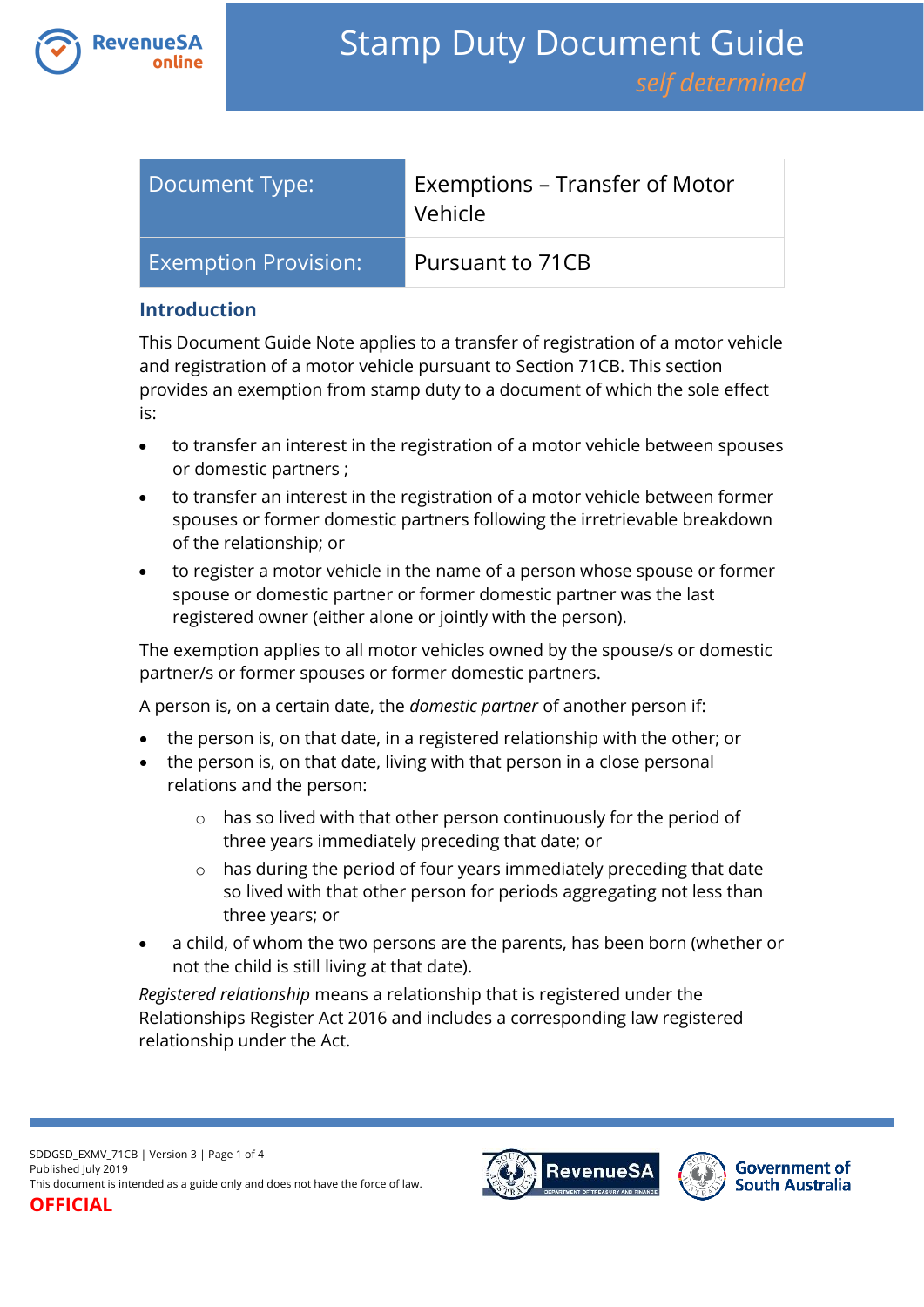

*Close personal relationship* means the relationship between two adult persons (whether or not related by family and irrespective of their gender) who live together as a couple on a genuine domestic basis, but does not include:

- the relationship between a legally married couple; or
- a relationship where one of the persons provides the other with domestic support or personal care (or both) for fee or reward, or on behalf of some other person or an organisation of whatever kind.

Note: two persons may live together as a couple on a genuine domestic basis whether or not a sexual relationship exists, or has ever existed, between them.

A person is the spouse of another if they are legally married.

The exemption applies regardless of whether or not consideration is paid.

## **What documents can I self-determine under this document type?**

The document will in most cases be in the form of:

- Application to Transfer the Registration of a Motor Vehicle.
- Application for Registration of a Motor Vehicle.

# **What types of transactions can I self-determine under this document type?**

A conveyance of the registration of a motor vehicle pursuant to Section 71CB is deemed **suitable** for self-determination under this document type where:

- the registration of the motor vehicle is being transferred between two persons who are or have been married to each other; or
- the registration of the motor vehicle is being transferred between two persons who are or have been living as domestic partners;
- the registration of a motor vehicle is made in the name of a person whose spouse or former spouse or domestic partner or former domestic partner was the last registered owner of the vehicle (either alone or jointly with the person), and
- a [Section 71CB Statutory Declaration](https://www.revenuesa.sa.gov.au/forms-and-publications/documents/forms/SD_S71CBstatdec.pdf) has been completed by the spouses or domestic partners or former spouses or former domestic partners.

Note: For the exemption to apply to former spouses or former domestic partners the relationship must have irretrievably broken down.



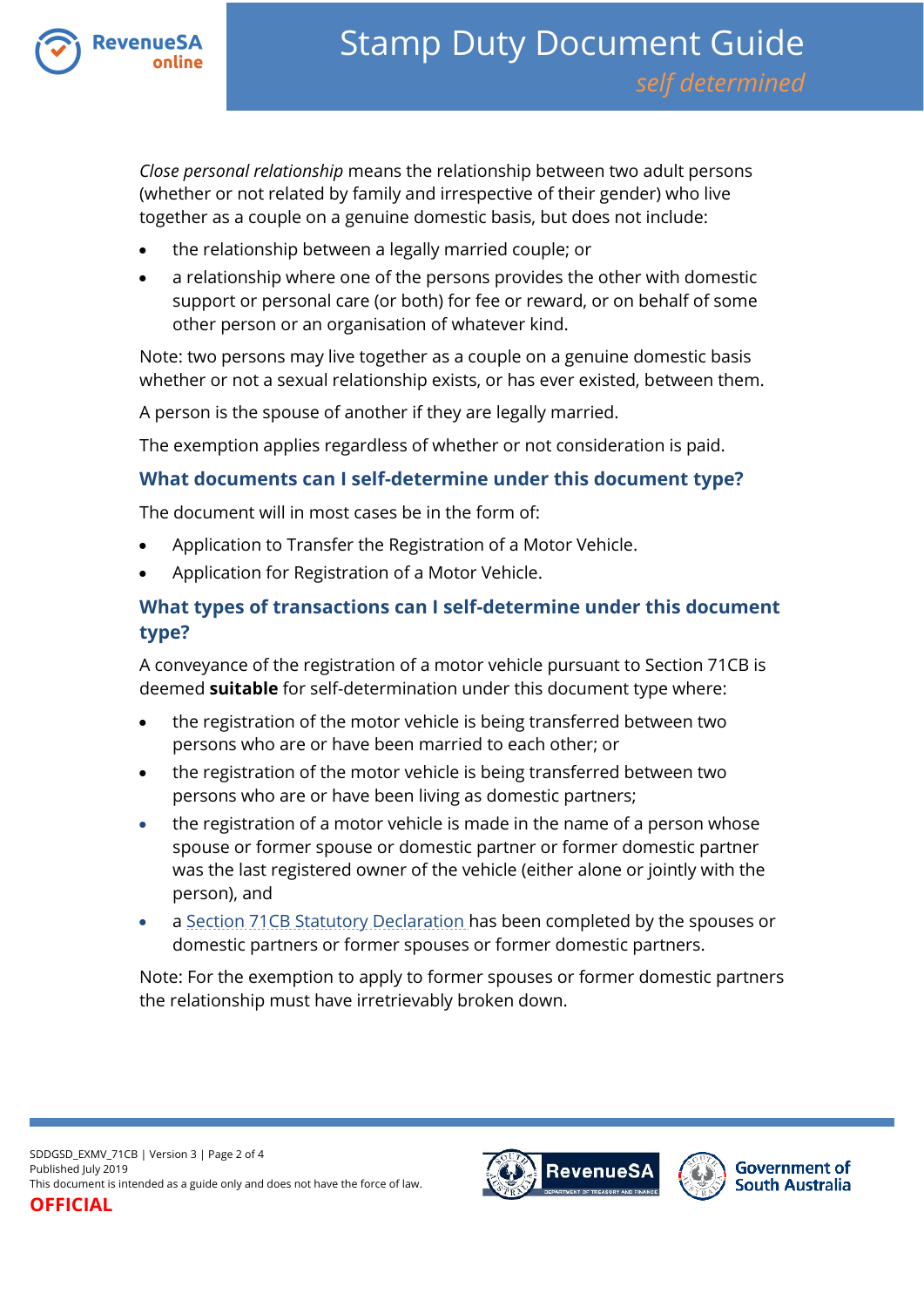

## **What evidence do I need to retain for audit purposes?**

For audit purposes, you will need to retain the following documentation either in paper form or electronic form:

- a copy of the documents;
- evidence that a stamp duty determination has been made (i.e. Certificate of Stamp Duty, Document ID or stamped document);
- a complete[d Section 71CB Statutory Declaration;](https://www.revenuesa.sa.gov.au/forms-and-publications/documents/forms/SD_S71CBstatdec.pdf) and
- a copy of the Standard Relationship Certificate or Commemorative Certificate, if applicable.

## **What Section(s) of the** *Stamp Duties Act 1923* **applies?**

Section 71CB

## **What stamp duty is payable on this document?**

This document is exempt from stamp duty.

#### **Examples**

Transfer of Motor Vehicle between spouses

Dave and Lisa have been cohabiting as domestic partners for eight years. Dave wants to transfer his interest in the motor vehicle to Lisa for love and affection (a common expression where a transfer is made by way of a gift).

They complete the Application to Transfer the Registration of a Motor Vehicle form evidencing the above arrangement and have executed a [Section 71CB](https://www.revenuesa.sa.gov.au/forms-and-publications/documents/forms/SD_S71CBstatdec.pdf)  [Statutory Declaration.](https://www.revenuesa.sa.gov.au/forms-and-publications/documents/forms/SD_S71CBstatdec.pdf)

The document is self-determined under this document type as **Exempt**.

#### Transfer of an unregistered motor vehicle

Ron and Marie have been living as domestic partners for eight years. They are the owners of an unregistered motor vehicle that was previously registered in both their names. Ron wants to transfer his interest in the motor vehicle to Marie for love and affection (a common expression where a transfer is made by way of a gift).

They complete an Application to Register a Motor Vehicle form evidencing the above arrangement and have executed a [Section 71CB Statutory Declaration.](https://www.revenuesa.sa.gov.au/forms-and-publications/documents/forms/SD_S71CBstatdec.pdf)

The document is self-determined under this document type as **Exempt**.